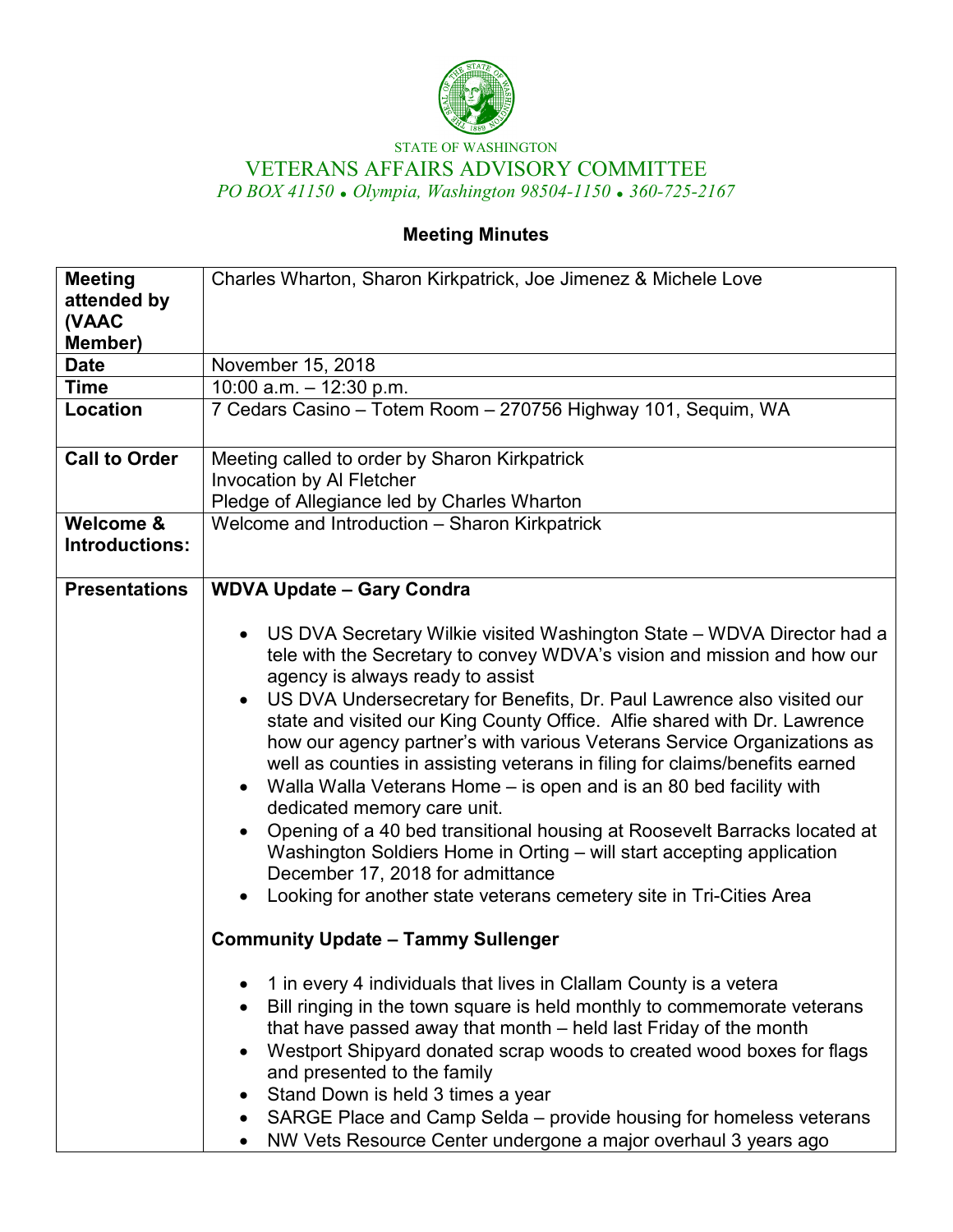## **Employment – John Ferguson You may qualify for special services if you served in the military**

Here in Washington state, [WorkSource helps thousands of military veterans](https://seeker.worksourcewa.com/microsite/content.aspx?appid=MGSWAVET&pagetype=simple&seo=landingpage)  [including disabled veterans](https://seeker.worksourcewa.com/microsite/content.aspx?appid=MGSWAVET&pagetype=simple&seo=landingpage) - find jobs each year.

As a veteran, you can get priority access to WorkSource services. This includes priority referrals to jobs that are listed with WorkSource, as well as other employment services.

WorkSource centers offer [veterans and their spouses:](https://seeker.worksourcewa.com/microsite/content.aspx?appid=MGSWAVET&pagetype=simple&seo=landingpage)

- Job listings, job referrals and hiring events.
- Resume, application and interviewing assistance.
- Use of computers, photocopiers and phones.
- Skill assessments and referrals to training and other resources.

On the [WorkSource website,](https://seeker.worksourcewa.com/) you also can identify yourself as a veteran to make it easier for vet-friendly employers to find you, and you can search for job openings where employers are giving veterans priority over other applicants.

Most WorkSource centers have [veteran employment specialist](https://seeker.worksourcewa.com/microsite/Content.aspx?appid=MGSWAOFFLOC&pageType=simple&seo=officelocator&from=vetsms) whose sole job is to help military veterans with disabilities and other severe employment barriers. They'll assess your skills and interests and put together an employment plan that's right for you.

To learn more, visit a [WorkSource center](https://seeker.worksourcewa.com/microsite/content.aspx?appid=MGSWAOFFLOC&pagetype=simple&seo=officelocator) today.

Other programs include the YesVets hiring initiative – **[www.yesvets.org](http://www.yesvets.org/)**

## **WDVA Veterans Services Division – Paul Cruz**

WDVA is a full service state agency that assist veterans and their families or survivors. We advocate and aggressively pursues all federal and state benefits earned. Our office is staffed with qualified serviced officer to assist veterans and their families in accessing their benefits earned: VA Disability Compensation Claim, VA Pension or Widows Pension, Aid and Attendance, Health Care Benefits. Using a case management approach, our staff attend to the needs of veterans by providing behavioral health counseling, referral services.

## **VA Puget Shound – Katherine Hollman**

Choice Program is part of the Veterans Access, Choice and Accountability Act of 2014 (VACAA). This program began to cover non-VVA care for eligible veterans entrolled in VA Healthcare. Veterans have option to receive non-VA health care rather than waiting for a VA appointment or if specialty care is not available at the VA. This program is designed to supplement the care the veterans received at a VA facility not replace or limit the care. Use of this program is totally voluntary no veteran will be required to seek care in the community using the card. Any veteran currently eligible for VA care will retain that eligibility even if he/she will use the CHOICE program to obtain care in the community.

For more information visit the Choice Website at: **www.gov.opa/choiceact**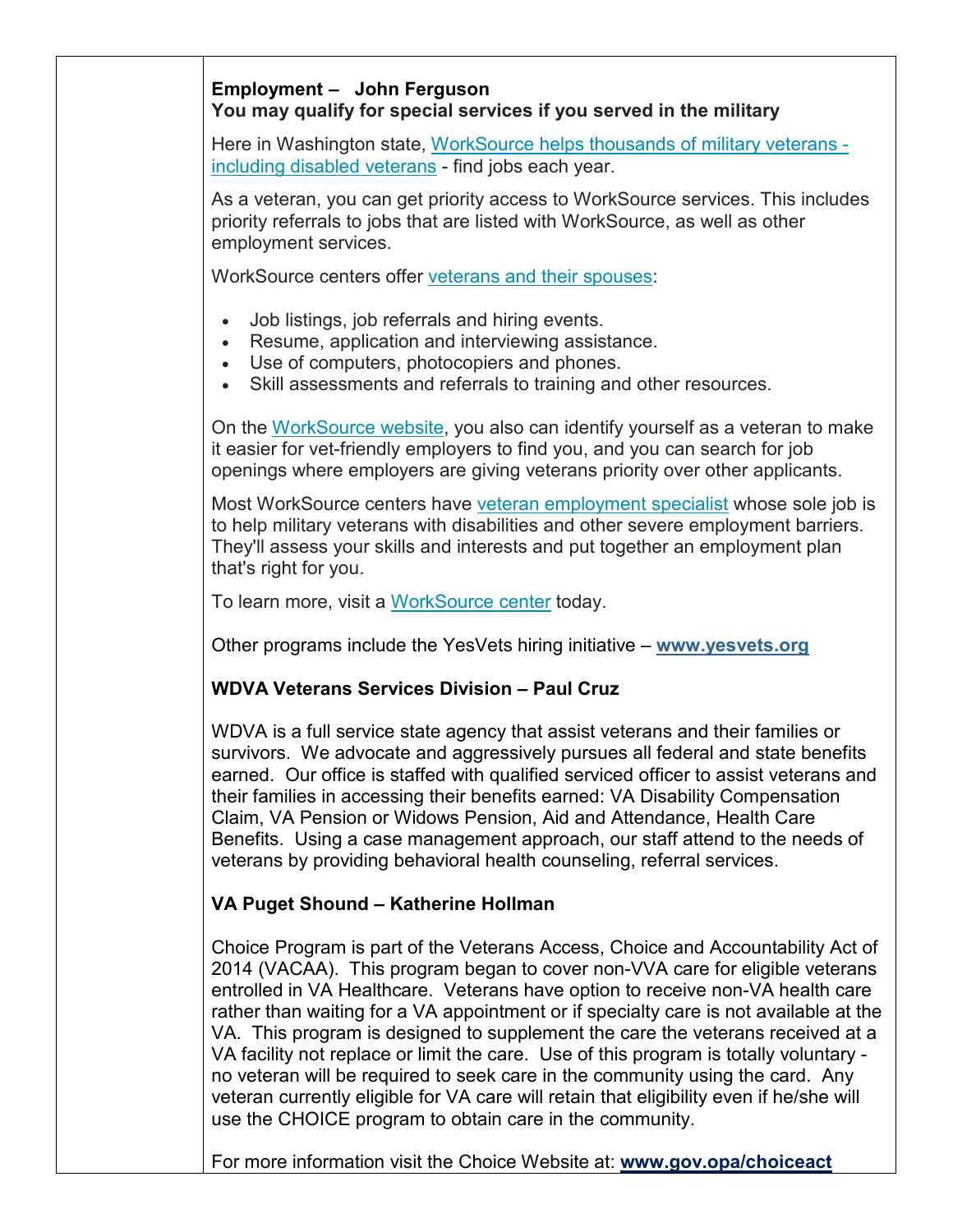CHOICE Billing Questions/Collectoin Issues: 877-881-7618

CHOICE Line: 866-606-8198

## **Veterans Assistance Fund – Jeff Reyes**

## **Behavioral Health – Peter Schmidt**

The Washington Department of Veterans Affairs maintains a one of a kind, state funded outreach/counseling program designated to provide counseling services to Washington state veterans and their family members. Services provided include: individual, couples, family and group counseling. Eligibility to access this program are: Honorably discharge war era (any of the nation's war or peacekeeping periods) veterans and their family members, WA State National Guard or Military Reserves members deployed in support of the nation's war and peacekeeping missions and their family members, Veteran does not need to e suffering from or diagnosed with PTSD but should be able to demonstrate significant post war adjustment issues to warrant outpatient care, No VA service connected disability for any condition is required for this service within the WDVA PTSD Program, services are free to qualified veterans and priority is given to those most vulnerable or having no other reasonable options for care.

**http://www.dva.wa.gov/sites/default/files/\_12%20Dec%202018\_PTSD\_Provid er\_List\_1.pdf (Current Provider List)**

## **Peer to Peer Mentorship – Bryan Bales**

Veterans have a need for support services, including peer-to-peer interaction and connections. Some veterans need to talk about their experience in the service or other situations experienced during their time in the military. Often, there is no better individual to talk to about these things than with a fellow veteran. This is what a Veteran Peer Corps does. A Veteran Peer Corps member is a veteran or a family member who receives training and certification and then serves a peer mentor by facilitating meetings and activities.

If interested or would like to know more about this program – contact Bryan Bales at bryan.bales@dva.wa.gov or 360-725-2237

## **Veterans Assistance Fund – Jeff Reyes**

The program provides limited emergency assistance to eligible veterans their dependents. Types of assistance:

- Food
- Rent/housing
- Utilities
- Medical/Prescription
- Referral to other services